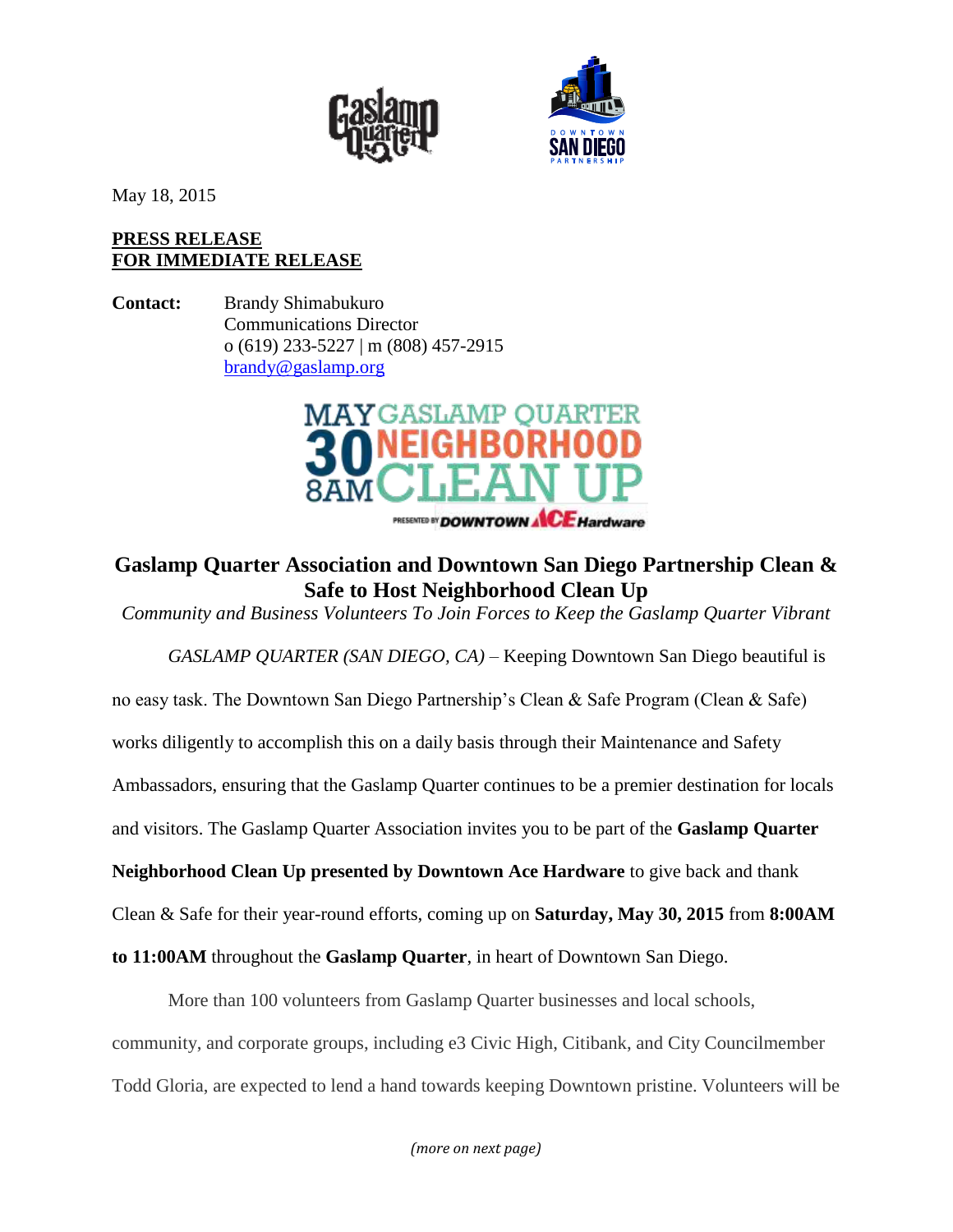## **PAGE 2 | Press Release: Gaslamp Quarter Neighborhood Clean Up Saturday, May 30, 2015**

working alongside Clean & Safe Ambassadors to document, clean, and remove graffiti and stickers from light posts and street furniture, and to report street curbs that need proper painting and sidewalk brick repairs throughout the Gaslamp Quarter. The first 100 volunteers will receive a free t-shirt and special offers from Gaslamp Quarter businesses. Volunteers are welcome to sign up either individually or as a group at [http://gaslamp.org/cleanup.](http://gaslamp.org/cleanup)

"The Gaslamp Quarter often serves as the face of San Diego, welcoming more than seven million locals, conventioneers, and leisure travelers annually with our uniquely San Diegan-blend of outdoor dining, dynamic arts and entertainment, stylish shopping, and walkable urban environment. The beautification and maintenance of the district is crucial to each visitor's experience here. The Downtown San Diego Partnership's Clean & Safe team does a phenomenal job throughout the year. It's time for the community to give back and thank Clean & Safe for their tireless efforts," states Gaslamp Quarter Association Executive Director, Michael Trimble. "Through the Neighborhood Clean Up, we aim to join forces with our dedicated volunteers and Clean & Safe in keeping the Gaslamp Quarter gleaming."

"The Clean & Safe team works day in and day out to keep our Downtown clean, safe, and beautiful. But for Downtown to continue to thrive, it's going to take more than the efforts of Clean & Safe – it's going to take all of us," adds Downtown San Diego Partnership President and CEO, Kris Michell. "Initiatives like this bring the community together, build pride, and help deliver on the true promise of our urban center. We are proud to work with the Gaslamp Quarter Association to make our Downtown a great neighborhood to live, work, and play."

The Gaslamp Quarter Association would like to thank Presenting Sponsor, Downtown Ace Hardware, for generously providing the necessary supplies and tools for the Neighborhood Clean Up, and would also like to acknowledge the following partners and sponsors for their